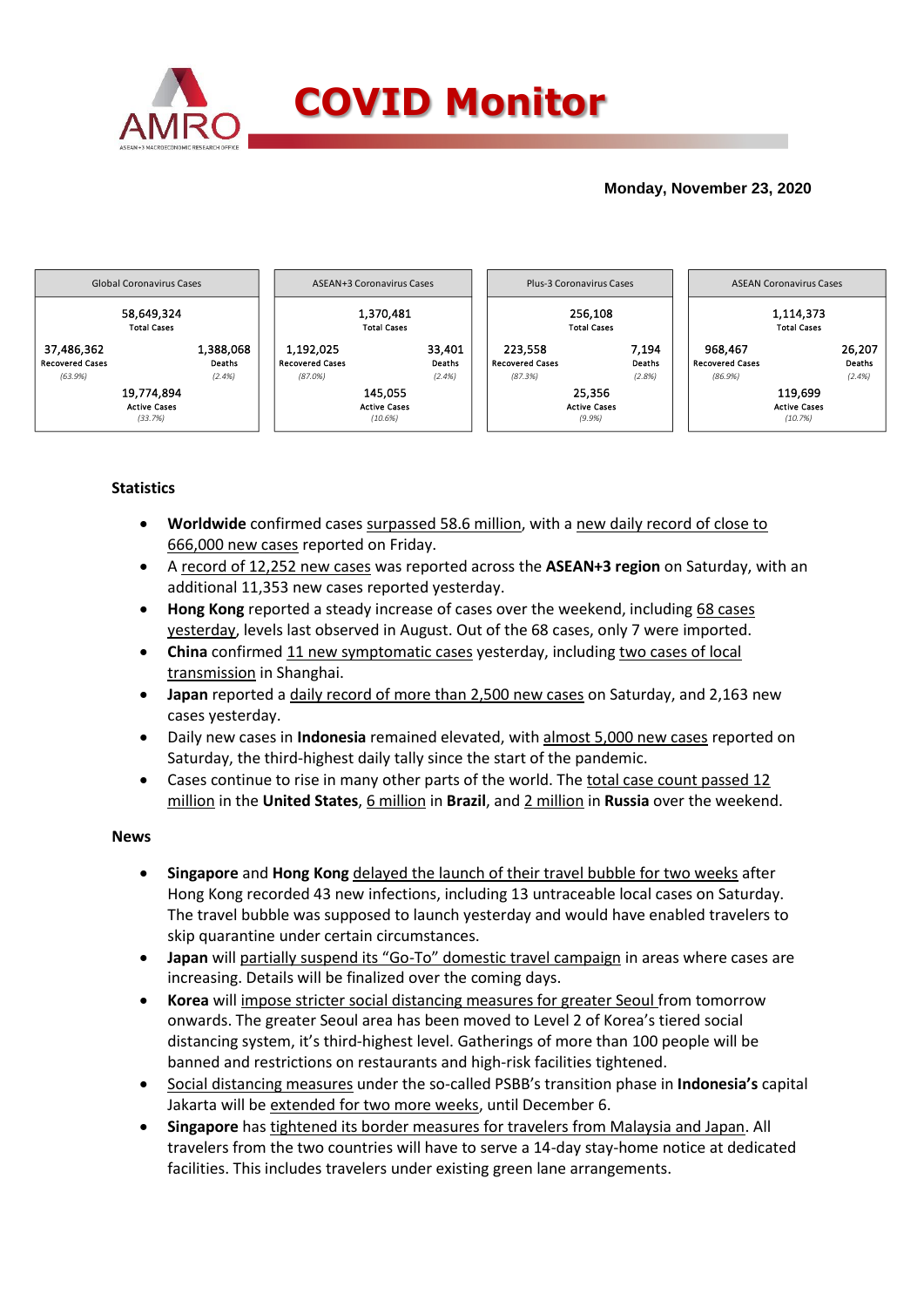

#### Overview of Confirmed COVID-19 Cases

Data as of 22/11/2020

| Economy              | <b>Total</b> | Cases per 1M   | <b>New</b>     | <b>New Cases per</b> | <b>New Cases</b>    | <b>ANew Cases</b> | ∆% New  | <b>Total</b>  | <b>New</b>     | Fatality        | <b>Total</b>     | <b>Recovery</b> | <b>Active</b> | <b>Resolved cases</b> |
|----------------------|--------------|----------------|----------------|----------------------|---------------------|-------------------|---------|---------------|----------------|-----------------|------------------|-----------------|---------------|-----------------------|
|                      | <b>Cases</b> | Population     | Cases          | 1M Pop.              | $(7$ -day avg $)^1$ |                   | Cases   | <b>Deaths</b> | <b>Deaths</b>  | <b>Rate (%)</b> | <b>Recovered</b> | <b>Rate (%)</b> | Cases         | $(96)^2$              |
| Global               | 58,649,324   |                | 506,202        |                      |                     | $-72,837$         | 0.9     | 1,388,068     | 7,632          | 2.4             | 37,486,362       | 63.9            | 19,774,894    | 66.3                  |
| ASEAN+3              | 1,370,481    |                | 11,353         |                      |                     | $-899$            | 0.8     | 33,401        | 188            | 2.4             | 1,192,025        | 87.0            | 145,055       | 66.2                  |
| Plus-3               | 256,108      |                | 2,513          |                      |                     | $-463$            | 1.0     | 7,194         | 15             | 2.8             | 223,558          | 87.3            | 25,356        | 89.4                  |
| <b>ASEAN</b>         | 1,114,373    |                | 8,840          |                      |                     | $-436$            | 0.8     | 26,207        | 173            | 2.4             | 968,467          | 86.9            | 119,699       | 88.7                  |
|                      |              |                |                |                      |                     |                   |         |               |                |                 |                  |                 |               |                       |
| China                | 86,442       | 62             | 11             | 0.0                  |                     | $-6$              | 0.0     | 4,634         | $\mathbf 0$    | 5.4             | 81,487           | 94.3            | 321           | 99.6                  |
| Hong Kong, China     | 5,628        | 737            | 68             | 8.9                  |                     | 25                | 1.2     | 108           | 0              | 1.9             | 5,259            | 93.4            | 261           | 95.4                  |
| Japan                | 133,034      | 1,058          | 2,163          | 17.2                 |                     | $-423$            | $1.7\,$ | 1,943         | 11             | 1.5             | 110,273          | 82.9            | 20,818        | 84.4                  |
| Korea                | 31,004       | 596            | 271            | 5.2                  |                     | $-59$             | 0.9     | 509           | $\overline{a}$ | 1.6             | 26,539           | 85.6            | 3,956         | 87.2                  |
|                      |              |                |                |                      |                     |                   |         |               |                |                 |                  |                 |               |                       |
| Indonesia            | 497,668      | 1,844          | 4,360          | 16.2                 |                     | $-638$            | 0.9     | 15,884        | 110            | 3.2             | 418,188          | 84.0            | 63,596        | 87.2                  |
| Malaysia             | 54,775       | 1,649          | 1,096          | 33.0                 |                     | 55                | 2.0     | 335           | $\overline{3}$ | 0.6             | 41,597           | 75.9            | 12,843        | 76.6                  |
| Philippines          | 418,818      | 3,806          | 1,966          | 17.9                 |                     | 181               | 0.5     | 8,123         | 43             | 1.9             | 386,486          | 92.3            | 24,209        | 94.2                  |
| Singapore            | 58,160       | 10,200         | 12             | 2.1                  |                     | $\overline{7}$    | $0.0\,$ | 28            | $\mathbf 0$    | 0.0             | 58,067           | 99.8            | 65            | 99.9                  |
| Thailand             | 3,920        | 58             | $\overline{7}$ | 0.1                  |                     | $-4$              | 0.2     | 60            | 0              | 1.5             | 3,766            | 96.1            | 94            | 97.6                  |
| Brunei Darussalam    | 148          | 328            | $\mathbf 0$    | 0.0                  |                     | $\mathbf 0$       | 0.0     | 3             | $\mathbf 0$    | 2.0             | 145              | 98.0            | $\mathbf 0$   | 100.0                 |
| Cambodia             | 306          | 18             | $\Omega$       | 0.0                  |                     | $\mathbf{-1}$     | 0.0     | $\mathbf 0$   | 0              | 0.0             | 295              | 96.4            | 11            | 96.4                  |
| Lao PDR              | 25           | $\overline{3}$ | $\Omega$       | 0.0                  |                     | $\mathbf 0$       | 0.0     | $\Omega$      | $\mathbf 0$    | 0.0             | 23               | 92.0            | $\mathbf 2$   | 92.0                  |
| Myanmar              | 79,246       | 1,485          | 1,398          | 26.2                 |                     | $-36$             | 1.8     | 1739          | 17             | 2.2             | 58758            | 74.1            | 18,749        | 76.3                  |
| Vietnam              | 1,307        | 14             | $\mathbf{1}$   | 0.0                  |                     | $\mathbf 0$       | 0.1     | 35            | 0              | 2.7             | 1,142            | 87.4            | 130           | 90.1                  |
|                      |              |                |                |                      |                     |                   |         |               |                |                 |                  |                 |               |                       |
| Belgium              | 558,779      | 48,518         | 1,875          | 162.8                |                     | $-1,349$          | 0.3     | 15,618        | 96             | 2.8             |                  |                 |               |                       |
| France               | 2,140,829    | 32,939         | 13,157         | 202.4                |                     | $-4,494$          | 0.6     | 48,398        | 214            | 2.3             |                  |                 |               |                       |
| Germany              | 932,367      | 11,236         | 4,377          | 52.7                 |                     | $-9,495$          | 0.5     | 14,159        | 98             | 1.5             | 611,627          | 65.6            | 306,581       | 67.1                  |
| Italy                | 1,408,868    | 23,390         | 28,337         | 470.5                |                     | $-6,427$          | 2.1     | 49,823        | 562            | 3.5             | 553,098          | 39.3            | 805,947       | 42.8                  |
| Netherlands          | 492,293      | 28,488         | 13,033         | 754.2                |                     | 6,963             | 2.7     | 8,967         | 97             | 1.8             | ÷,               | $\sim$          |               | $\sim$                |
| Spain                | 1,556,730    | 33,217         |                |                      |                     |                   |         | 42,619        | $\mathbf 0$    | 2.7             | 150,376          | 9.7             | 53,521        | 96.6                  |
| Switzerland          | 290,601      | 33,607         |                |                      |                     |                   |         | 4,056         | 25             | 1.4             | 180,700          | 62.2            | 105,845       | 63.6                  |
| United Kingdom       | 1,515,802    | 22,538         | 22,419         | 333.3                |                     | 2,544             | 1.5     | 55,120        | 494            | 3.6             |                  | $\sim$          |               | $\sim$                |
|                      |              |                |                |                      |                     |                   |         |               |                |                 |                  |                 |               |                       |
| Brazil               | 6,071,401    | 28,723         | 18,615         | 88.1                 | mw                  | $-14,007$         | 0.3     | 169,183       | 194            | 2.8             | 5,457,973        | 89.9            | 444,245       | 92.7                  |
| Canada               | 333,808      | 8,828          | 4,724          | 124.9                |                     | $-208$            | 1.4     | 11,502        | 47             | 3.4             | 269,137          | 80.6            | 53,169        | 84.1                  |
| Argentina            | 1,370,366    | 30,084         | 4,184          | 91.9                 |                     | $-2,956$          | 0.3     | 37,002        | 100            | 2.7             | 1,195,492        | 87.2            | 137,872       | 89.9                  |
| Mexico               | 1,041,875    | 8,198          | 15,906         | 125.2                |                     | 15,906            | 1.6     | 101,676       | 853            | 9.8             | 824,355          | 79.1            | 161,095       | 84.5                  |
| Peru                 | 948,081      | 28,884         | $\mathbf 0$    | 0.0                  |                     | $-4,164$          | 0.0     | 35,549        | $\mathbf 0$    | 3.7             | 879,439          | 92.8            | 33,093        | 96.5                  |
| <b>United States</b> | 12,191,330   | 36,826         | 157,400        | 475.5                |                     | $-19,044$         | 1.3     | 255,637       | 916            | 2.1             | 4,526,513        | 37.1            | 7,409,180     | 39.2                  |
|                      |              |                |                |                      |                     |                   |         |               |                |                 |                  |                 |               |                       |
| Australia            | 27,834       | 1,072          | 13             | 0.5                  |                     | $-2$              | 0.0     | 907           | $\mathbf 0$    | 3.3             | 25,527           | 91.7            | 1,400         | 95.0                  |
| India                | 9,139,865    | 6,674          | 44,059         | 32.2                 |                     | $-1,150$          | 0.5     | 133,738       | 511            | 1.5             | 8,562,641        | 93.7            | 443,486       | 95.1                  |
| Iran                 | 854,361      | 10,153         | 13,053         | 155.1                |                     | 122               | 1.6     | 44,802        | 475            | 5.2             | 603,445          | 70.6            | 206,114       | 75.9                  |
| Russia               | 2,071,858    | 14,131         | 24,295         | 165.7                |                     | $-243$            | 1.2     | 35,838        | 396            | 1.7             | 1,582,768        | 76.4            | 453,252       | 78.1                  |
| Saudi Arabia         | 355,258      | 10,219         | 224            | 6.4                  |                     | $\overline{3}$    | 0.1     | 5,780         | 19             | 1.6             | 343,371          | 96.7            | 6,107         | 98.3                  |
| South Africa         | 767,679      | 12,855         | 2,270          | 38.0                 |                     | $-376$            | 0.3     | 20,903        | 58             | 2.7             | 710,099          | 92.5            | 36,677        | 95.2                  |

Source: Haver Analytics, sourced from Johns Hopkins University; AMRO staff calculations.<br>Notes: New cases since previous day. ∆% refers to percentage change since previous day. Fatality rate measured as deaths per confirme